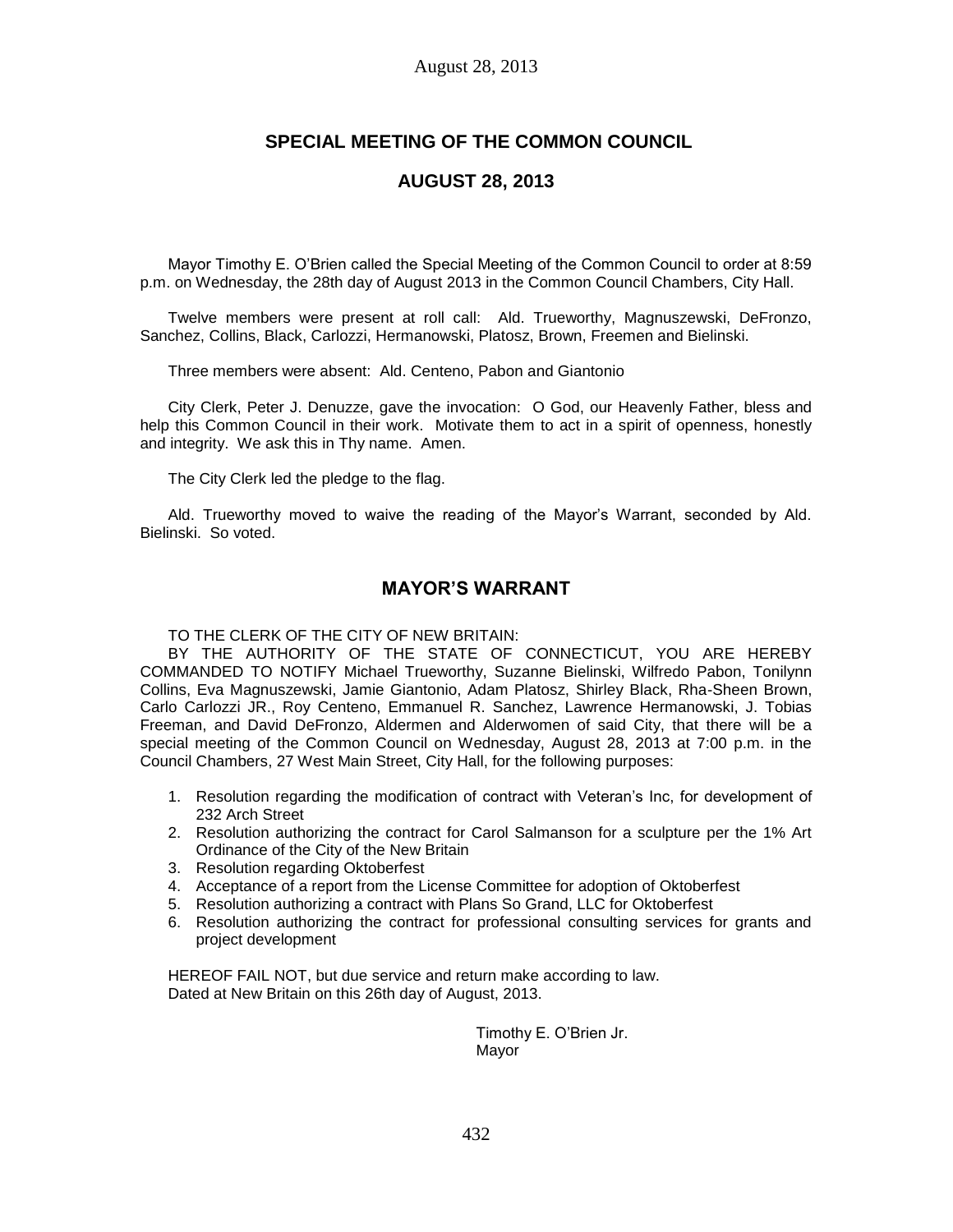Ald. Bielinski moved to amend the order of the agenda by moving items 32448, 32448-1 and 32448-2 to the end of the agenda, seconded by Ald. Trueworthy. Order to be 31943-3, 32449, 32448, 32448-1 & 32448-2. So voted.

## **RESOLUTIONS**

## **31943-3 RE: CONTRACT MODIFICATION WITH VETERAN'S INC. FOR DEVELOPMENT OF 232 ARCH STREET**

To His Honor, the Mayor, and the Common Council of the City of New Britain: the undersigned beg leave to recommend the adoption of the following:

WHEREAS, Veteran's Inc. is a non-profit, charitable organization with a mission that has been dedicated to providing care, rehabilitation and housing services to veterans and their families for the last 20 years; and

WHEREAS, Veteran's Inc., in partnership with the City of New Britain has been awarded \$727,497 in grant funding from the U.S. Department of Veterans Affairs (VA) for the development of permanent and supportive housing for 18 homeless veterans; and

WHEREAS, Veterans Inc. has entered into a contract with the City of New Britain, signed August 30, 2012, for the acquisition, rehabilitation and re-use of city-owned properties at 232 Arch Street and 266 Arch Street in order to provide the 18 residential units specified in the VA grant; and

WHEREAS, a provision in that contract, included by request of the City, requires that the purchaser, Veterans Inc. create street-level, storefront space of not less than 364 square feet for office or retail use, and

WHEREAS, detailed architectural work on the building at 232 Arch Street has found severe space and structural limitations, as well as building code issues that make the provision of streetlevel office or retail space infeasible without reducing the number of residential units and violating the terms of their VA grant, and

WHEREAS, Veterans Inc. has since acquired 222 Arch Street, a site that would otherwise be available for commercial development on Arch Street, in an attempt to meet the parking requirements for residential use of 232 Arch Street;

Now, therefore, be it resolved that Mayor Timothy E. O'Brien, Jr. is hereby authorized to modify the August 30, 2012 contract between Veterans Inc. and the city to (a) allow Veterans Inc. to provide false storefront windows and façade in 232 Arch Street in lieu of the 364 square feet of street-level retail or office space, and (b) require Veterans Inc. to ensure that a majority of the area of and all of the street frontage of 222 Arch Street be reserved for a building with street-level retail business space, provided that the city sufficiently releases Veterans Inc. from parking requirements such that 232 Arch Street may be built-out with 18 residential housing units, and (c) terminate the purchase and sale of agreement for 266 Arch Street.

## Alderman Michael Trueworthy

Ald. Trueworthy moved to accept and adopt, seconded by Ald. Bielinski. So voted. Ald. Carlozzi opposed. Approved August 30, 2013 by Mayor Timothy O'Brien.

## **32449 RE: PROFESSIONAL CONSULTING SERVICES FOR GRANTS AND PROJECT DEVELOPMENT WITH SUE HELLER**

To His Honor, the Mayor, and the Common Council of the City of New Britain: the undersigned beg leave to recommend the adoption of the following: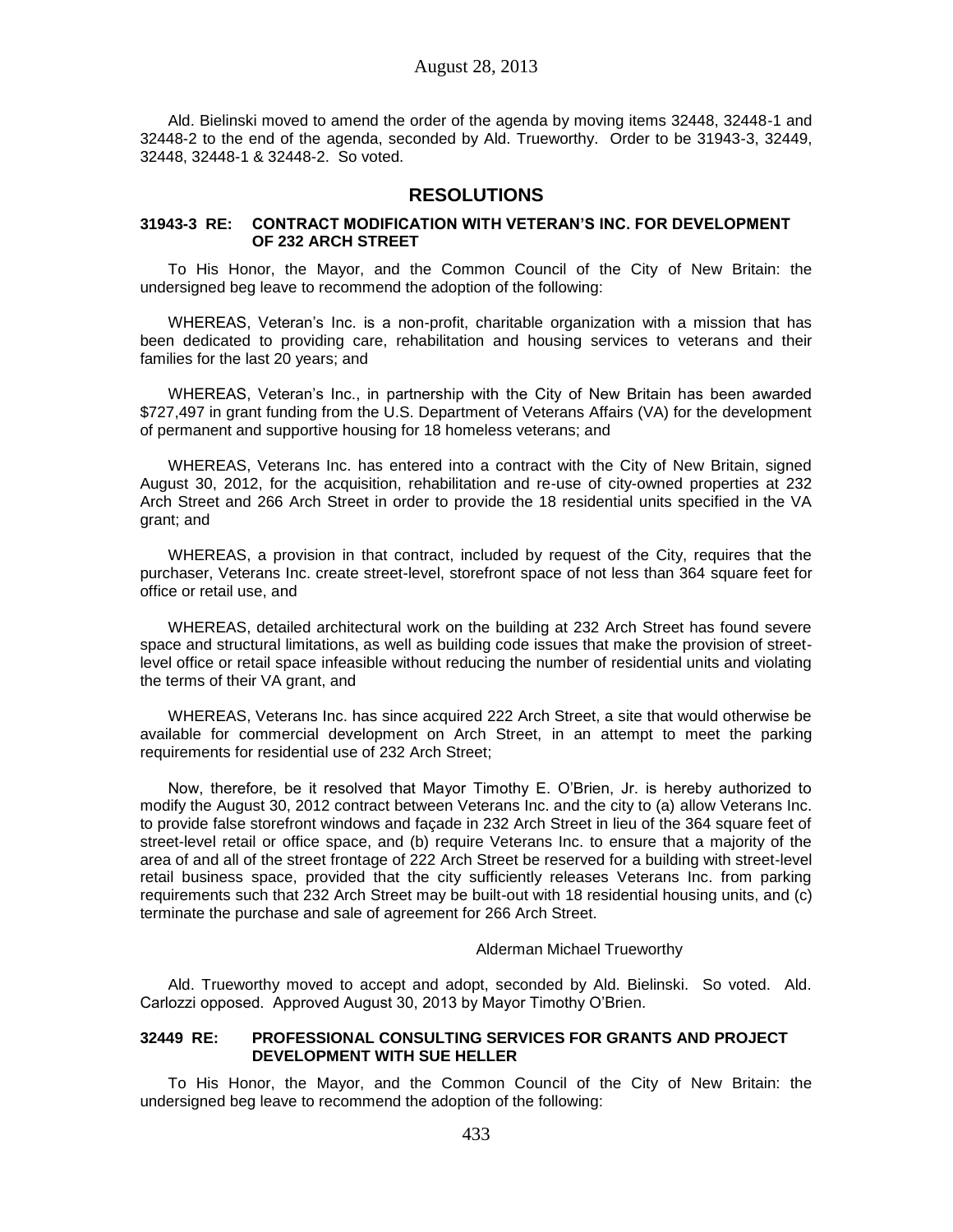WHEREAS, The City of New Britain is desirous to increase project development in the City; and

WHEREAS, the City of New Britain is in urgent need to identify and complete grant proposals, relative to the needs of our citizens; and

WHEREAS, Sue Heller is a professional Planner, Programmer, Teacher, and community volunteer with major experience in applying and implementing of grant programs; and

WHEREAS, Sue Heller has past experience working with New Britain organizations to apply and secure HUD Grants; now, therefore,

BE IT RESOLVED, that Mayor Timothy O'Brien be granted authority to negotiate a Professional Services Agreement with Sue Heller not to exceed \$3,500 a month and for a period no longer than 14 months, which service shall include, but not limited to, project development, identify and prepare grant proposals and develop and assist to implement proposals.

#### Alderman Michael Trueworthy

Ald. Trueworthy moved to accept and adopt, seconded by Ald. Bielinski. So voted. Ald. Carlozzi opposed. Approved August 30, 2013 by Mayor Timothy O'Brien.

### **32448 RE: OKTOBERFEST – SEPT. 13,14 AND 15, 2013**

To His Honor, the Mayor, and the Common Council of the City of New Britain: the undersigned beg leave to recommend the adoption of the following:

RESOLVED; by the Common Council of the City of New Britain that the Mayor be and is hereby authorized to issue to the Plans So Grand, LLC, said licenses as may be issued under Chapter 5, Section 5-15 through 5-22 of the Code of Ordinances for the period of Friday, September 13, 2013 from 6:00 p.m. – 12:00 a.m., Saturday, September 14, 2013 from 10:00 a.m. – 12:00 a.m. and Sunday, September 15, 2013 from 10:00 a.m. – 8:00 p.m.for the purpose of conducting the Oktoberfest to be held in Downtown New Britain. Festival to take place on both sides of Main St. from the northeast corner of Chestnut St. north to the south corner of Columbus Blvd. and West Main St. from the east corner of High St. east to Scalise Drive.

#### Alderman Lawrence Hermanowski

Ald. Hermanowski moved to accept and adopt, seconded by Ald. Black. Ald. Hermanowski moved to amend by adding "festival to take place on both sides of Main Street from the northeast corner of Chestnut street, north to the south corner of Columbus Blvd. And West Main Street from the East corner of High Street East to Scalise Drive, seconded by Ald. Trueworthy. Amendment carried. Ald. Hermanowski further moved to refer to the License Committee, as amended, seconded by Ald. Collins. So voted. RESOLUTION REFERRED AS AMENDED. Approved August 30, 2013 by Mayor Timothy O'Brien.

# **REPORT OF THE LICENSE COMMITTEE**

#### **32448-1 RE: LICENSE FOR OKTOBERFEST – SEPT., 13-15, 2013**

To His Honor, the Mayor, and the Common Council of the City of New Britain: the undersigned beg leave to report the following:

The Committee on Licenses recommended on August 28, 2013 the adoption of the following: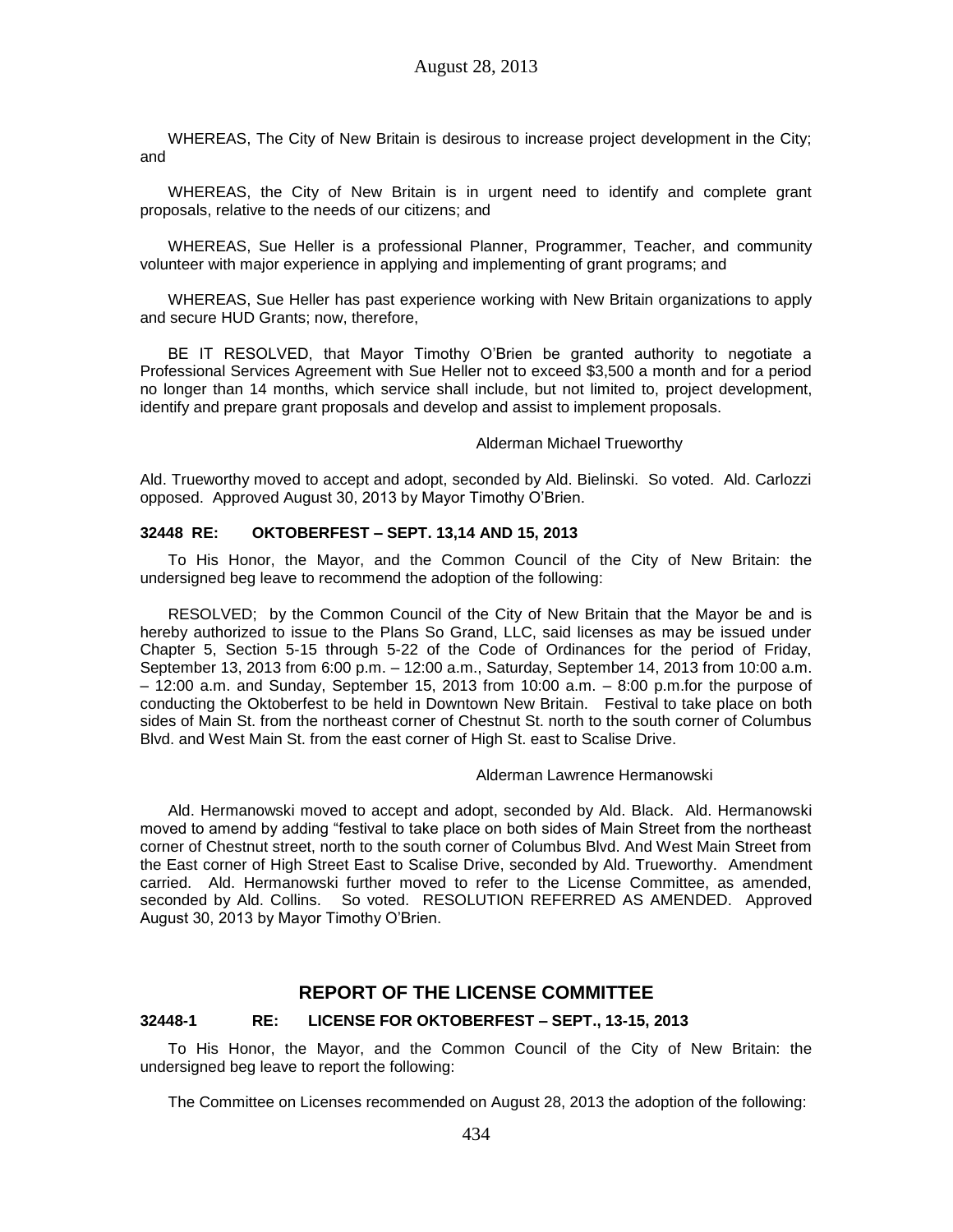RESOLVED; by the Common Council of the City of New Britain that the Mayor be and is hereby authorized to issue to the Plans So Grand, LLC, said licenses as may be issued under Chapter 5, Section 5-15 through 5-22 of the Code of Ordinances for the period of Friday, September 13, 2013 from 6:00 p.m. – 12:00 a.m., Saturday, September 14, 2013 from 10:00 a.m. – 12:00 a.m. and Sunday, September 15, 2013 from 10:00 a.m. – 8:00 p.m. for the purpose of conducting the Oktoberfest to be held in Downtown New Britain.

> Alderman Lawrence J. Hermanowski Chair

Ald. Hermanowski moved to accept and adopt, seconded by Ald. Black. So voted. Ald. Carlozzi opposed. Approved August 30, 2013 by Mayor Timothy O'Brien.

# **RESOLUTION**

## **32448-2 RE: CONTRACT WITH PLANS SO GRAND LLC FOR OCTOBERFEST FESTIVAL**

To His Honor, the Mayor, and the Common Council of the City of New Britain: the undersigned beg leave to recommend the adoption of the following:

WHEREAS, the Plan So Grand LLC is presenting an Oktoberfest celebration on September 13, 14, and 15, 2013 in downtown New Britain, and

WHEREAS, the Oktoberfest will entail a variety of vendors and entertainment for New Britain residents of all ages loosely based German traditions, and

WHEREAS, the City of New Britain is providing a variety of support services for the Oktoberfest festival, for which it will be reimbursed before any profits are distributed, therefore, be it

RESOLVED, that the Common Council authorizes Mayor Timothy O'Brien to enter into a contract with Plans So Grand LLC to coordinate the planning and execution required for a successful Oktoberfest.

#### Alderman Lawrence Hermanowski

Ald. Hermanowski moved to accept and adopt, seconded by Ald. Black. So voted. Ald. Carlozzi opposed. Approved August 30, 2013 by Mayor Timothy O'Brien.

There being no further business to come before the Council, Ald. Trueworthy moved to adjourn, seconded by Ald. Bielinski. So voted. Meeting adjourned at 10:10 p.m.

ATTEST: Peter J. Denuzze, City Clerk